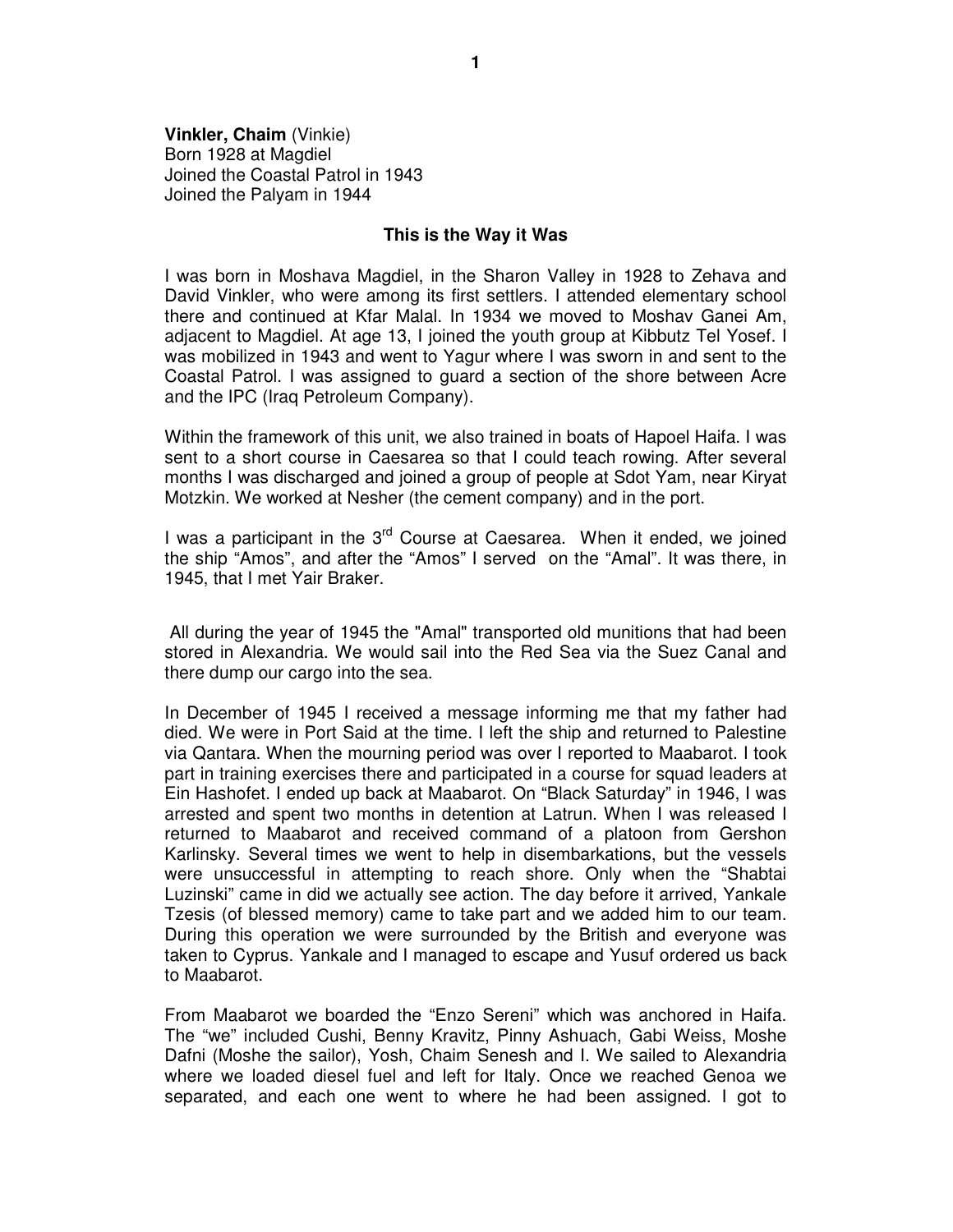Magenta and went to work with Yoske Rivkind (Yariv). Our job was to pack weapons which were to be shipped to Palestine. Some time later, Avraham Yaffe arrived in a British Army jeep. I joined him and we visited camps built to house survivors of the Holocaust who were to arrive later. Sometimes we brought food to the camps and sometimes radio equipment. Every time a policeman stopped us to search our vehicle, he would step up onto the fender and I would offer him a cigarette. That was the end of the search. We were stopped many times, but the vehicle was never searched.

For a time we traveled between Milan, Rome, Florence and several other cities of Italy, but ultimately settled in Bari. The inhabitants of the town kept away from us and we didn't understand why. If we stood in line for anything, they always let us go first. Then we heard that Pinko, from Kfar Yehoshua, had spread a rumor that we were a bit "soft in the head" as a result of the War. We were sent from Bari to Venice, and there boarded the "Pan Crescent". While all of us were in the radio room, we heard a loud explosion which caused the whole ship to tremble. Paul Shulman ran into the room and told us that a bomb had exploded. A hole was blown in the bow and a few hours later the ship began to sink. We left the ship and returned to our hotel.

Once again we scattered to various places, and Cushi, Asi, and I went to Formia. From there, we sent off the "Af Al Pi Chen". We then returned to Venice and I was assigned to the "Kadima" together with Zeevka Paz, Zeevik Rotem and Nira Harari. We sailed with 794 Maapilim from the Palestrina pier near Venice. We noticed that evening, that we were carrying several people active in Aliya Bet, including Ada Sereni , who had to remain in Italy **[editorial note: as a matter of fact Ada Sereni left Kadima on a tug; only her staff members were left behind on the vessel, and they were later arrested by the Italians after returning to Italy on one of Kadima's lifeboats]**. They were let off in a lifeboat to get back to shore, and we were left without a lifeboat for our ship. When we checked our food stores the following day, we found that all the canned milk saved for the children, had been stolen. The cans had been emptied earlier and filled with stones so that we wouldn't notice that they were empty.

As we neared Cyprus after 10 days sailing, we ditched the big water tank and other objects that might identify us as a ship of olim, to fool the British. They discovered us, however, as we neared the shore of Palestine. They towed us into Haifa, and transferred us to a deportation ship which took all of us to Cyprus. The first week that we were there I took charge of dividing clothing fairly among all the olim of the "Kadima". After that I took part in digging the tunnel.

I heard about the creation of the State while I was in a camp in Cyprus. I spent two or three months in Cyprus and was freed when I was appointed to accompany a group of children back to Palestine. Cushi, Yonatan (of blessed memory), Yossi Stern and I formed a platoon of the Palmach at Michmoret. After that I took part in the fighting on the road to Jerusalem. When the ceasefire was over I was formally drafted into the IDF, joined the Navy and served